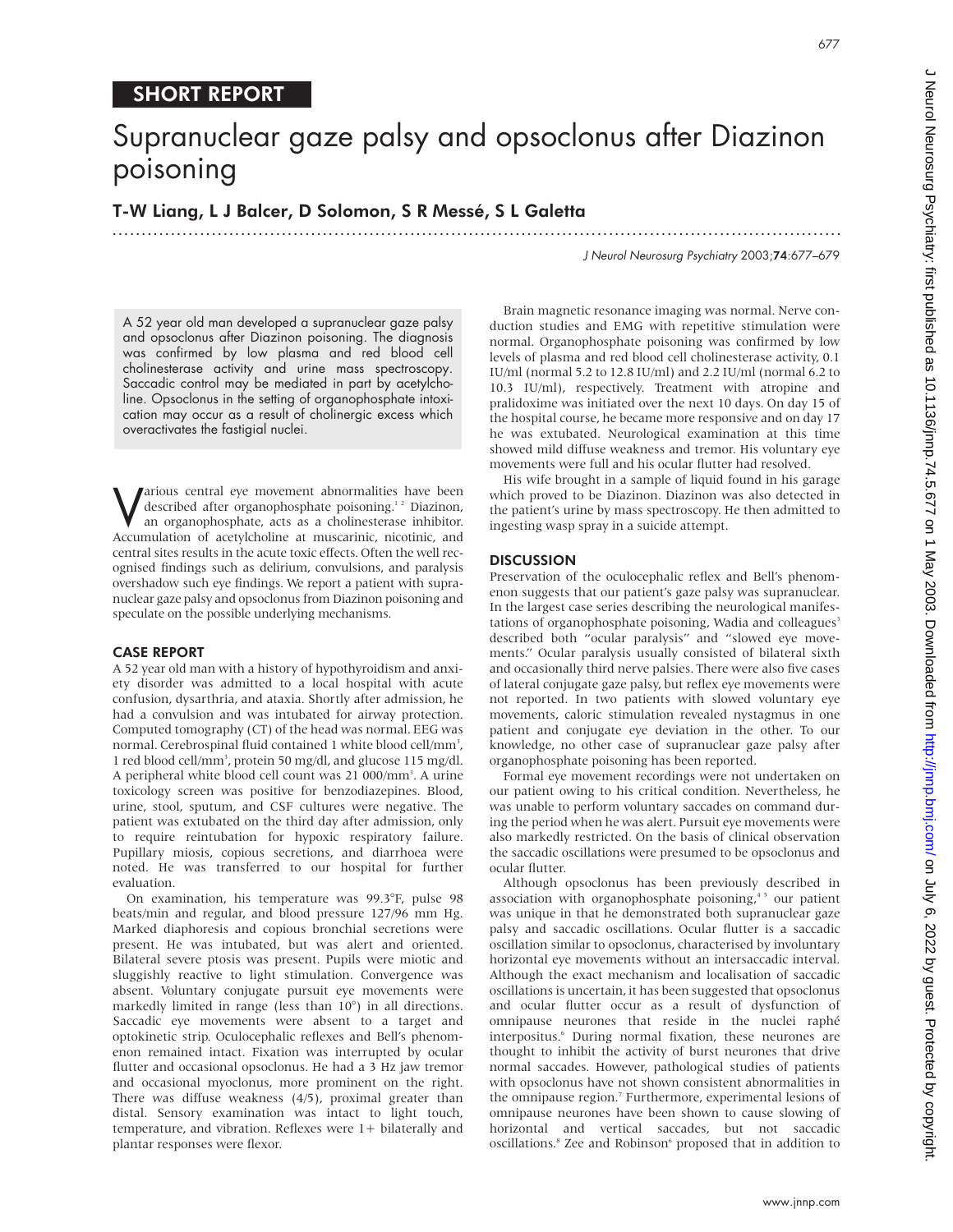

Figure 1 Schematic representation of the brain stem saccade system. Excitatory connections are labelled +, inhibitory connections are labelled −. Cholinergic neurones from the pedunculopontine tegmental nucleus (PPTN) project to the contralateral fastigial nucleus (FN). Excitatory projections terminate onto excitatory (EBN) and inhibitory (IBN) burst neurones bilaterally. The projections from the fastigial nucleus to omnipause neurones are presumably inhibitory. Organophosphate intoxication leads to a state of cholinergic excess that may overactivate the fastigial nuclei. Opsoclonus may occur as a result of inhibition of omnipause neurones (OPN) and subsequent release of EBNs. Adapted and modified from Robinson and Fuchs, 2001; with permission from the Annual Review of Neuroscience 2002, vol 24 (© 2001, Annual Reviews; www.AnnualReviews.org).

omnipause dysfunction there is inherent instability in the brain stem saccade system that could account for oscillations under appropriate conditions.

The fastigial ocular motor region has a well known role in the control of saccade accuracy. It is known to project to omnipause neurones and burst neurones.<sup>9 10</sup> Although lesion studies of the cerebellum have not demonstrated opsoclonus or flutter, fastigial and vermal lesions have been shown to lead

to saccades with highly variable gains and velocities.<sup>10</sup> Wong and colleagues<sup>9</sup> created a model of opsoclonus by incorporating the fastigial ocular motor region into the brain stem saccade system. By introducing a slight delay and increase in the fastigial output (gain) into the feedback loop, they produced hypermetria. With further increases in the gain, they produced indefinite oscillations with a frequency and amplitude consistent with opsoclonus.

The fact that the eye findings occurred after organophosphate intoxication suggests that the pathways involved in saccade generation are partly mediated by acetylcholine. We propose that the source of input may arise from brain stem cholinergic nuclei such as the pedunculopontine tegmental nucleus (PPTN). This paired cell group has been traditionally linked to a variety of functions including locomotion, arousal, and sleep.<sup>11</sup> Its location adjacent to the brain stem saccadic system and the fastigial nucleus raises the possibility of a functional connection between these structures. PPTN neurones have been shown to project to the contralateral fastigial nucleus<sup>12</sup> and intermediate layers of the superior colliculus.<sup>13</sup>

In our case of organophosphate intoxication, excess acetylcholine could have led to enhanced fastigial output resulting in inhibition of omnipause neurones<sup>14</sup> and release of burst neurones (fig 1). Activation of the fastigial nucleus along with the inherent instability and delay in the saccade generator could have led to opsoclonus. The signal for voluntary gaze control may have been inhibited by the effect of excess acetylcholine on other supranuclear projections.

Our patient's constellation of eye findings suggests that saccadic control may be mediated in part by acetylcholine. A similar combination of supranuclear gaze palsy and saccadic intrusions manifesting as square wave jerks often occurs in progressive supranuclear palsy. In contrast to our case, it is a *loss* of cholinergic cells in the PPTN, interstitial nucleus of Cajal, rostral interstitial nucleus of the MLF, and superior colliculus that is thought to lead to the hallmark eye movements of progressive supranuclear palsy.15 16 Whether it is a loss of acetylcholine or an excess in brain stem nuclei, it is conceivable that an imbalance of acetylcholine may lead to simultaneous release and inhibition of supranuclear structures involved in gaze control. The role of acetylcholine in gaze control is not well understood, and study of these cholinergic pathways may provide further insight into disorders of ocular motility. Furthermore, the diagnosis of organosphosphate poisoning may be aided by the recognition of these eye findings.

#### ..................... Authors' affiliations

T-W Liang, L J Balcer, D Solomon, S R Messé, Department of Neurology, University of Pennsylvania School of Medicine, Philadelphia, Pennsylvania, USA

S L Galetta, Department of Ophthalmology, University of Pennsylvania School of Medicine

Competing interests: none declared

Correspondence to: Dr Tsao-Wei Liang, Department of Neurology, 3 East Gates, 3400 Spruce Street, Philadelphia, PA 19104, USA; liangtw@msn.com

Received 12 August 2002 In revised form 1 October 2002 Accepted 4 November 2002

#### **REFERENCES**

- 1 **Jay WM**, Marcus RW, Jay MS. Primary position upbeat nystagmus with<br>| organophosphate poisoning. *J Pediatr Ophthalmol Strabismus*<br>| 1982;**19**:318–19.
- 2 Hata S, Bernstein E, Davis LE. Atypical ocular bobbing in acute
- organophosphate poisoning. *Arch Neurol* 1986;**43**:185–6.<br>3 **Wadia RS**, Sadagopan C, Amin RB, *et al*. Neurological manifestations of organophosphorus insecticide poisoning. J Neurol Neurosurg Psychiatry 1974;37:841–7.